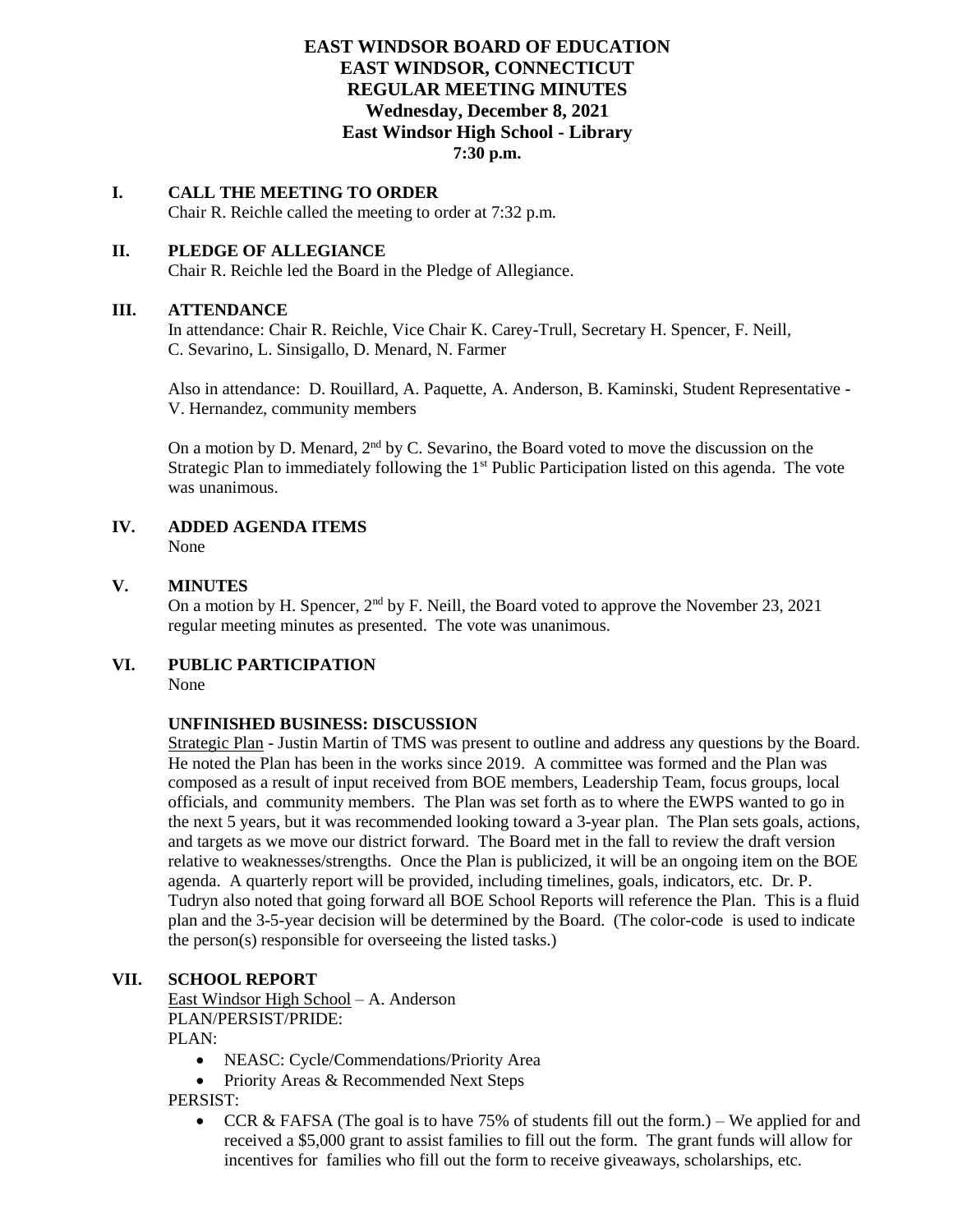#### **East Windsor Board of Education Regular Meeting Minutes – December 8, 2021 Page 2**

PRIDE:

- Fall Sports/Pep Rally
- Powder Puff/Veteran's Race
- NHS

Dr. P. Tudryn provided kudos to A. Anderson, B. Kaminski, and D. Rouillard for taking on the NEASC work, especially under the circumstances associated with the current pandemic.

#### **VIII. STUDENT REPRESENTATIVE**

V. Hernandez shared the news and events at all three schools. (attached hereto)

#### **IX. PERSONNEL REPORT**

The Board reviewed the current report provided by HR Director, R. McCarthy.

#### **X. FINANCIAL REPORT**

A. Paquette outlined the current report provided in the Board packet, and reported he recently met with Dr. P. Tudryn and HR Manager, R. McCarthy relative to the issue with salary classifications in MUNIS. Salary classifications are now correct. However, HR is in the process of manually correcting the past payroll periods of the current FY22.

#### **XI. CURRICULUM REPORT**

D. Rouillard turned this segment over to EWHS Assistant Principal, B. Kaminski: EWHS COLLEGE & CAREER PATHWAYS :

- What has been done to date?
- Where are we headed?
- FAQs

### **XII. UNFINISHED BUSINESS: VOTE**

FY22 Budget Update - This item was discussed earlier in the agenda.

### **XIII. UNFINISHED BUSINESS: DISCUSSION**

Re-Entry Update – Dr. P. Tudryn reported the following:

- We are implementing the Screen  $&$  Stay program and will continue to meet to re-evaluate the program
- There has been an uptick in positive cases since the Thanksgiving Break Prior to Thanksgiving, we had 5-6 positive cases, and this week we are at approximately 20 positive cases and 200 students in Screen & Stay. Screen & Stay is resulting in a heavier workload for our nursing staff

SPORTS:

- We are still working under the fall state guidelines until the winter guidelines go into effect on December 22
- Indoor sports will require mandatory mask wearing, regardless of vaccination status, which will then be up to the district after December 22 – We will continue to meet and discuss in the coming weeks relative to our decision
- We will require 3ft. distance relative to spectators at sporting events to keep it consistent with current mask mandates
- No food will be served at sporting events, and only home team spectators will be permitted until further notice

### **XIV. NEW BUSINESS: VOTE**

• Connecticut Teacher Residency Program – Dr. P. Tudryn outlined the new approach the state is taking towards teacher diversity/recruitment of color for grades 1-4. He is looking for the Board's blessing of this program, although it will have a financial impact on next year's budget at a cost of approximately \$43,000. The cost can be partially offset by placing the person in a classroom that otherwise be supported by a paraprofessional. The program will provide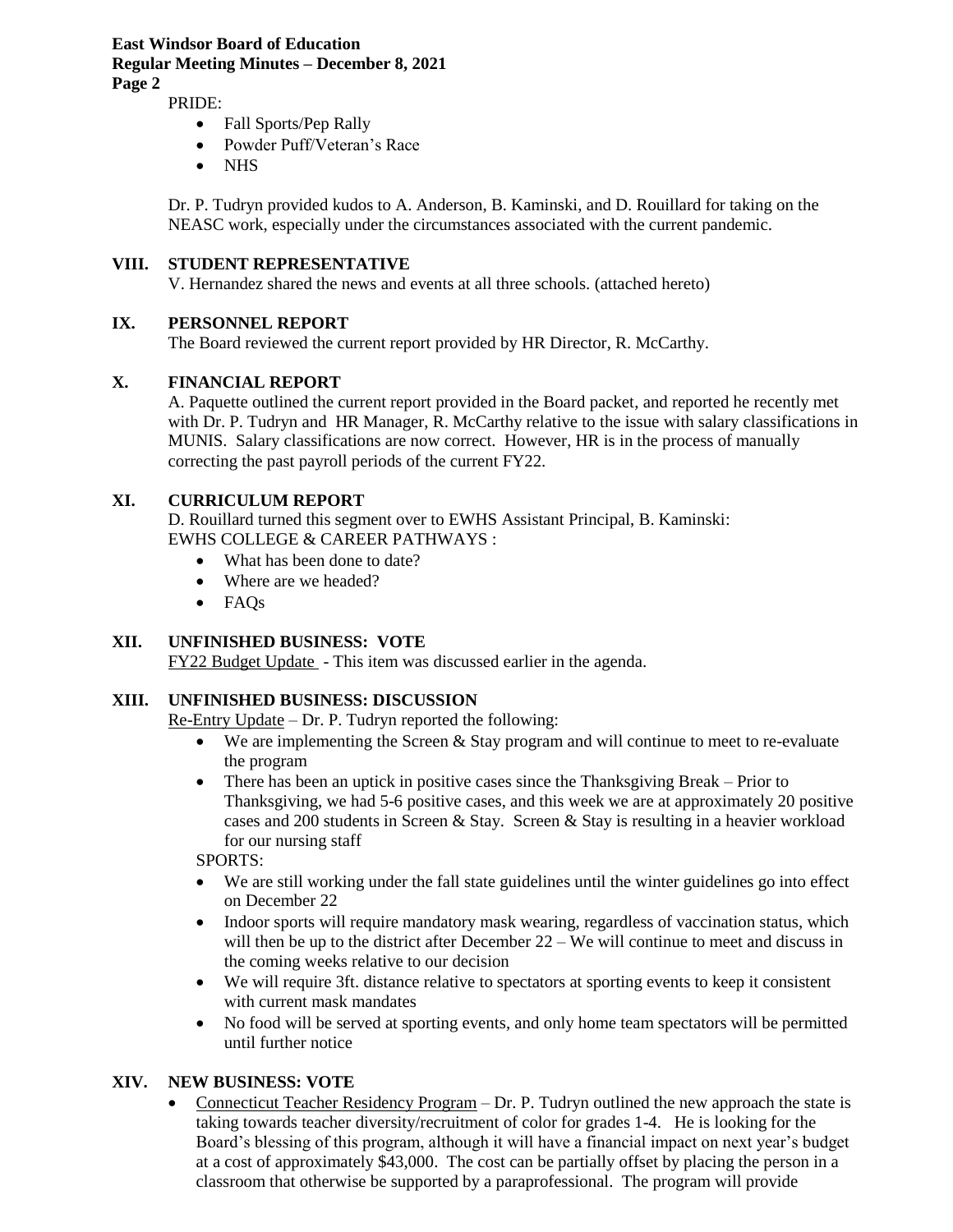#### **East Windsor Board of Education Regular Meeting Minutes – December 8, 2021 Page 3**

education/training to candidates and will partner with districts in co-teaching/partner teaching.

On a motion by F. Neill,  $2<sup>nd</sup>$  by K. Carey-Trull, the Board voted to allow the superintendent to apply to the Connecticut Teacher Residency Program. The vote was unanimous.

#### **XV. NEW BUSINESS: DISCUSSION**

Tour School Facilities by Board Members – Dr. P. Tudryn is looking for feedback from new and existing members relative to their interest to tour our schools. All agreed. He will look to schedule a time, after school hours due to our current COVID restrictions, to conduct a tour of each building.

#### **XVI. LIAISONS' REPORTS**

N. Farmer noted her attendance at her first Curriculum Council sub-committee meeting earlier this evening. She was impressed with the information provided and is looking forward to the next meeting.

K. Carey-Trull shared her participation at the CABE Leadership Workshop today, along with Dr. P. Tudryn, F. Neill, and C. Sevarino. They all found the workshop to be very informative and interesting. As a BOE liaison to CABE, she noted she was informed at the conference that they do not hold regular meetings, but will be happy to share any information to the entire Board as it is received.

D. Menard reported her receipt of the new Board member packet from CABE, as provided by the district. She found the materials to be informative and helpful.

# **XVII. PUBLIC PARTICIPATION**

None

## **XVIII. MISCELLANEOUS**

D. Menard noted we have a vacancy on the Board and that the DTC has 45 days to present a new candidate to fill the vacancy. She inquired if notice was sent to the DTC. She was informed notice was sent to the DTC chairman soon after the resignation was received.

Dr. Patrick Tudryn noted the upcoming January BOE agenda items:

- 2022-2023 School Calendar
- FY23 Budget Workshop dates
- Evaluation of Superintendent and BOE Self-Evaluation

He noted his preference for his evaluation would be in narrative format. He also noted a mid-term evaluation would also be appreciated.

### **XIX. CORRESPONDENCE**

Enrollment

#### **XX. ADJOURNMENT**

On a motion by L. Sinsigallo,  $2<sup>nd</sup>$  by H. Spencer, the Board voted to adjourn the meeting at 9:14 p.m. The vote was unanimous.

Respectfully submitted,

Ann Kalesnik Board Recording Secretary

Approved: 1/12/22